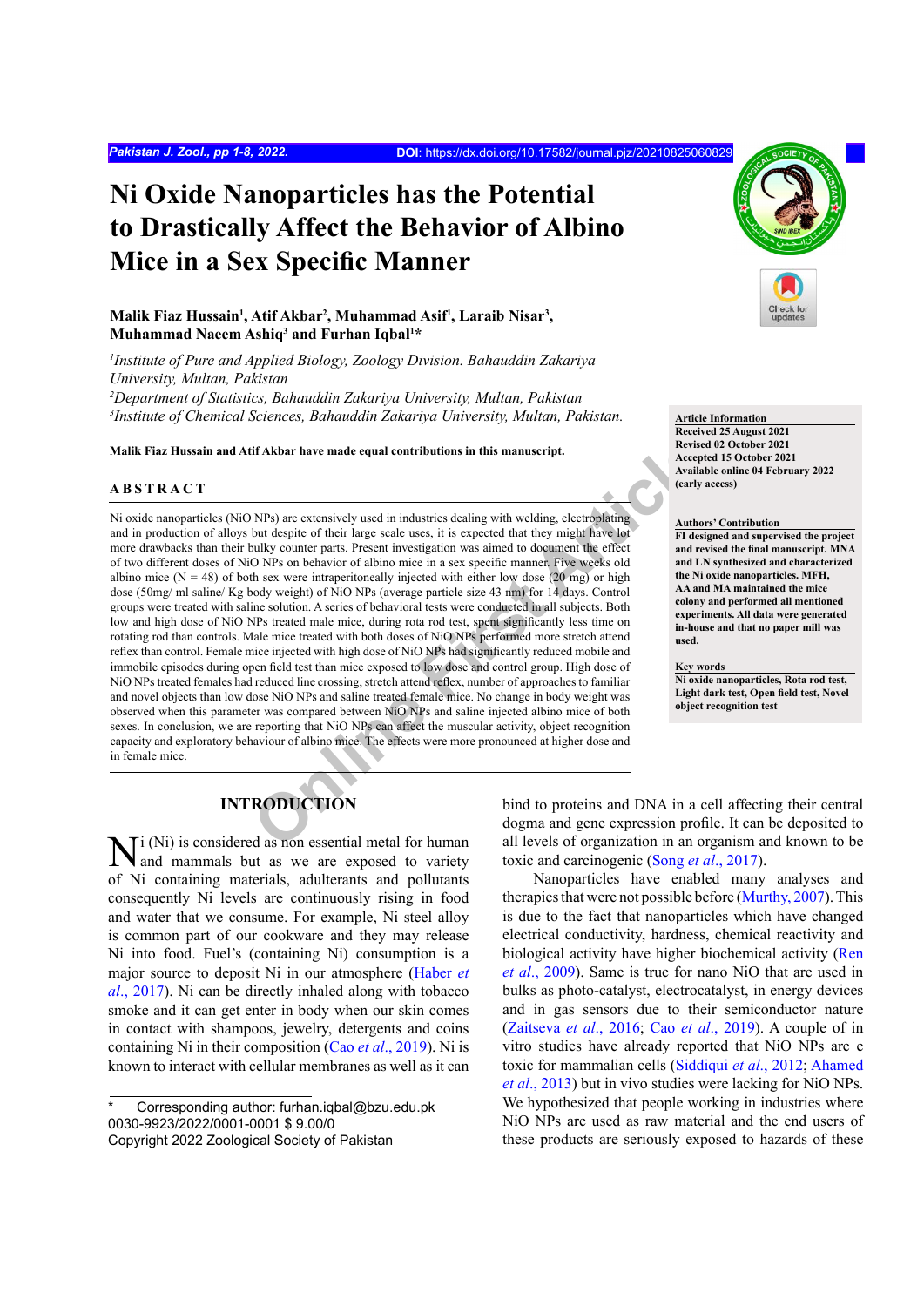materials. Hence, the current investigation was aimed to report the effect of variable doses of NiO NPs (20 and 50 mg/ Kg body weight) on neuromuscular function, exploratory behavior and on object recognition capability of albino mice in a sex specific manner.

# **MATERIALS AND METHODS**

#### *Experimental animals and design*

Albino mice (five weeks old; C57BL/6 strain) were used during this study. Animal housing and colony maintenance conditions were same as reported in Hussain *et al*. (2020). NiO NPs were also generated by hydro thermal method as described previously by Hussain *et al*. (2020).

Mice were kept in rodent cages individually during the experiments and on the basis of specific treatment, they were divided into three groups, each of 16, consisted of equal number of male and female. Group I was injected intraperitoneally with 20mg/ ml saline/ Kg body weight of NiO NPs for 14 days. Group 2 was intraperitoneally injected 50mg/ ml saline/ Kg body weight of NiO NPs for 14 days. Group 3 was intraperitoneally injected with saline solution for 14 days and acted as control. Injection of specific dose was done once per day for all treatments. On daily basis, body weight of each animal was recorded before intraperitoneal injections.

#### *Behavioral testing*

On  $11<sup>th</sup>$  till  $14<sup>th</sup>$  day of experiments, a battery of behavioral tests were performed in all experimental treatments: rota rod test on day 11, open field test on day 12, light dark box test on day 13 and novel object recognition test on day 14 were performed.

#### *Rota rod test*

A locally manufactured rota rod test apparatus was used to compare balance and neuromuscular coordination between three experimental treatments. Apparatus contained a rotating drum that accelerates uniformly with 40 rpm. Each animal first received three training trials after that they faced three experimental trials. Maximum duration to test a mouse was 2 min. Average time spent by each mouse on rotating drum was recorded following Allahyar *et al*. (2016).

#### *Open field test*

Open field test was used to report the exploratory behavior of mice under variable dose exposure. Maximum duration of this test was 10 min in which each mouse was observed in an area 40 cm wide x 40 cm long with 70 cm high walls. Parameters like time in corners, time in centre,

mobile episodes, immobile episodes, rotations, anticlockwise rotations and clockwise rotations and stretch attend reflex were recorded for each mouse following Iqbal *et al*. (2017).

#### *Light and dark box test*

Light and dark box test is used to study exploratory behavior in rodents. The structure of light/dark box is same as we have previously described in Akram *et al*. (2020). For each mouse, time spent in each (light or dark) chamber, rearing, stretch attend reflex, defecation, urination and the number of transitions between the light and dark chambers were recorded. The maximum test duration was 5 min.

## *Novel object recognition test*

Novel object recognition test<br>
the basis of specific treatment, they<br>
e groups, each of 16, consisted of 16 consisted<br>
and female. Group I was injected 35 cm width with two sample<br>
20mg/ml saline/Kg body weight<br>
20mg/ml sa Object recognition capability of albino mice was tested following exposure to NiO NPs. Apparatus consists of a rectangular chamber (40 cm length x 30 cm height x 35 cm width) with two sample objects (A and B). Both objects were placed in the opposite corners of the arena**.** A line was drawn in the center of the floor of apparatus (at 20 cm length) to divide it into two halves. During first trial, each mouse placed in center was allowed to explore two sample objects (A and B) for 5 min. In trial two, the location of objects was unchanged but objects A was replaced by a novel object. Each mouse explored the arena for 5 min. Parameters like line cross, stretch attend reflex, number of approaches to object A, B or novel object, time with A, B or novel object, rearing, urination and defecation were recorded for each animal following Khosa *et al*. (2020).

#### *Statistical analysis*

Data is presented as Mean±SEM. Data was analyzed by using Minitab (version 17, Pennsylvania).  $P \le 0.05$  was set as significance level. One-way analysis of variance (ANOVA) was applied to compare the performance of conducted behavioral test between the three experimental treatments followed by Tukey's post-hoc test.

### **RESULTS**

#### *Body weight*

One-way analysis of variance test results revealed that during present study, exposure to variable doses of NiO NPs did not affect the body weight on all studied time point in both sex (Fig. 1).

#### *Rota rod test*

One-way ANOVA results revealed that male mice injected with both doses of NiO NPs stayed on the rotating rod for significantly less time than saline injected male albino mice  $(P= 0.03)$  (Fig. 2A). One-way ANOVA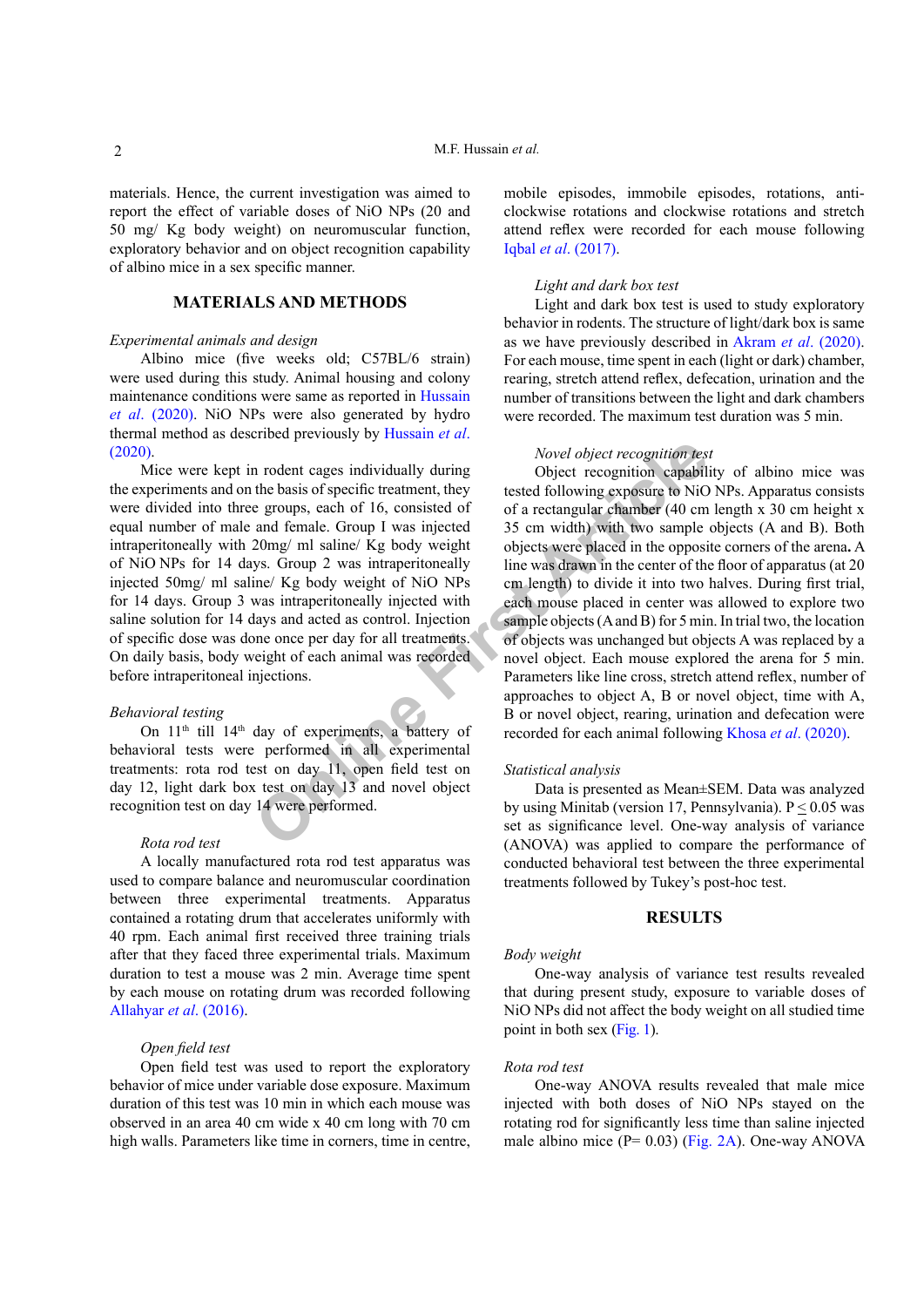indicated that rota rod test performance did not vary significantly ( $P= 0.6$ ) when compared between female mice treated with low and high dose of NiO NPs and saline water treated control group (Fig. 2B).



Fig. 1. Comparison of change in body weight between (A) male and (B) female mice intraperitoneally injected for 14 days either with 20 mg or 50 mg/ml saline/ Kg body weight of NiO NPs or with saline solution. Data is expressed as mean  $\pm$  standard error of mean. P values represent the outcome of two samples t-test calculated between a specific NiO NPs treatment and saline group for each treatment day.

#### *Open field test*

One-way ANOVA results revealed that studied open field test parameters remained unaffected  $(P > 0.05)$  when compared between the three experimental treatments of male mice (Table I). One-way ANOVA results revealed that frequency of mobile ( $P= 0.006$ ) and immobile episodes ( $P=$ 0.007) was significantly different when compared between low, high dose NiO NPs and saline treated female mice. Analysis of Tukey's post hoc test indicated that female mice exposed to high dose of NiO NPs had significantly reduced mobile and immobile episodes than control group and female mice injected with low dose of NiO NPs (Table I).

#### *Light and dark box test*

One-way ANOVA results demonstrated that the only parameter that varied significantly during light dark box between NiO NPs treated and untreated male mice was stretch attend reflex  $(P = 0.01)$ . Post hoc Tukey's test result indicated that saline treated control had significantly reduced stretch attend reflex than both NiO NPs treated male mice (Table I). While one-way ANOVA results indicated that none of the studied parameters during light and dark box tests reached the statistical significance ( $P > 0.05$ ) when compared between NiO NPs and saline treated female mice (Table I).



Fig. 2. Effect of 20 mg or 50 mg/ml saline/ Kg body weight of NiO NPs on rota rod test performance between (A) male and (B) female mice injected intraperitoneally for 14 days. Data is expressed as mean  $\pm$  standard error of mean. P values represent the outcome of two samples t-test calculated between a specific NiO NPs treatment and saline group for studied parameter.

#### *Novel object recognition test*

One way analysis of variance analysis indicated that time spends with object A during trial I was the only parameter that was significantly different when compared between NiO NPs and saline treated male mice during novel object recognition test. Post hoc Tukey's test results revealed that male mice injected with 20 mg of NiO NPs remained with object A for more time than high dose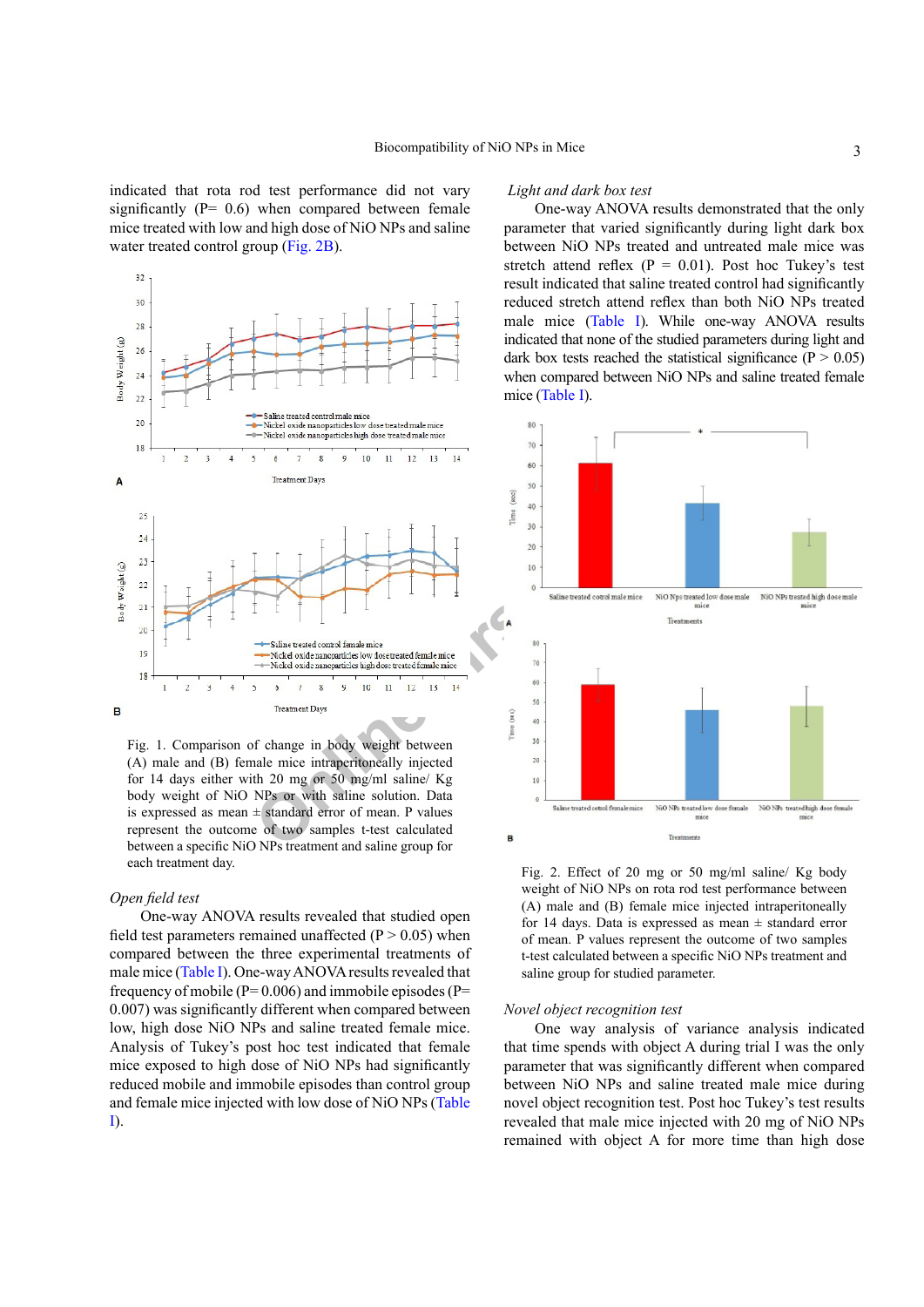**Table I. Effect of low (20 mg/ ml of solvent / Kg of body weight) and high dose (50 mg/ ml of solvent / Kg of body weight) of NiO NPs on various studied parameters of open field test, light dark box test of albino mice. All values are expressed as mean ± standard error of mean. P values represent the results of one way ANOVA followed by post hoc Tukey's test calculated for each studied parameter.** 

| <b>Parameters</b>                                                                                                           | Male mice                                                    |                                                                    |                                                    |                                                                                                                    | <b>Female mice</b>            |                                                           |                                                     |           |  |  |
|-----------------------------------------------------------------------------------------------------------------------------|--------------------------------------------------------------|--------------------------------------------------------------------|----------------------------------------------------|--------------------------------------------------------------------------------------------------------------------|-------------------------------|-----------------------------------------------------------|-----------------------------------------------------|-----------|--|--|
|                                                                                                                             | <b>Saline treated</b>                                        | NiO NPs treatments $(\vec{\triangle})$                             |                                                    |                                                                                                                    |                               | Saline treated NiO NPs treatments $(\circled{2})$ P value |                                                     |           |  |  |
|                                                                                                                             | $\delta$ mice<br>$(n=8)$                                     | Low dose<br>$(n=8)$                                                | <b>High dose</b><br>$(n=8)$                        | value                                                                                                              | $\mathcal{Q}$ mice<br>$(n=8)$ | Low dose<br>$(n=8)$                                       | <b>High dose</b><br>$(n=8)$                         |           |  |  |
| Open field test                                                                                                             |                                                              |                                                                    |                                                    |                                                                                                                    |                               |                                                           |                                                     |           |  |  |
| Time in corner (sec)                                                                                                        | 555.3 $\pm$ 14.                                              |                                                                    | $544.5 \pm 12$ $555.8 \pm 12$ 0.8                  |                                                                                                                    | 538.1 $\pm$ 11                |                                                           | $524.4 \pm 19$ $569.4 \pm 8.3$ 0.08                 |           |  |  |
| Center (sec)                                                                                                                | $44.8 \pm 14$ ,                                              |                                                                    | $55.5 \pm 12$ 44.3 $\pm$ 12                        | 0.8                                                                                                                | 62.1 $\pm$ 11.                |                                                           | $75.6 \pm 19$ $30.6 \pm 8.3$                        | 0.08      |  |  |
| Mobile episode                                                                                                              | $138.3 \pm 16$                                               |                                                                    | $139.8 \pm 17_A$ $128.4 \pm 7.7_A$ 0.8             |                                                                                                                    | $159.8 \pm 6.5$ <sub>A</sub>  |                                                           | $148.9 \pm 10$ $_{\rm A}$ 110.8 $\pm$ 13 $_{\rm B}$ | $0.006**$ |  |  |
| Immobile episode                                                                                                            | $137.8 \pm 16$ <sub>A</sub>                                  |                                                                    | $139.1 \pm 19_A$ $127.5 \pm 7.5_A$ 0.8             |                                                                                                                    | 159.5 $\pm$ 6.4               |                                                           | $149.4 \pm 10$ , $111.5 \pm 13$ <sub>B</sub>        | $0.007**$ |  |  |
| Clockwise rotation                                                                                                          | $21.1 \pm 2.5$ <sub>A</sub>                                  |                                                                    | $24.5 \pm 2.5$ $4.20.1 \pm 4.6$                    | 0.6                                                                                                                | $29.7 \pm 2.4$                | $17.6 \pm 3.3$                                            | $20.9 \pm 4.8$                                      | 0.07      |  |  |
| Anticlockwise rotation                                                                                                      | $18.5 \pm 3.2$                                               |                                                                    | $21.5 \pm 1.9$ $21.3 \pm 4.6$                      | 0.8                                                                                                                | $30.9 \pm 3.2$                | $22.5 \pm 5.0$ $23.1 \pm 4.8$                             |                                                     | 0.3       |  |  |
| Light dark box test                                                                                                         |                                                              |                                                                    |                                                    |                                                                                                                    |                               |                                                           |                                                     |           |  |  |
| Line cross                                                                                                                  | $5.7 \pm 1.1$ <sub>A</sub>                                   | $7.1 \pm 1.2$ $8.6 \pm 1.1$                                        |                                                    | 0.4                                                                                                                | $18.6 \pm 2.1$                | $17.4 \pm 1.4$ $14.5 \pm 3.1$                             |                                                     | 0.4       |  |  |
| Transition frequency                                                                                                        | $14.1 \pm 1.8$                                               |                                                                    | $16.2 \pm 1.3$ $16.5 \pm 1.1$                      | 0.2                                                                                                                | $9.1 \pm 1.2$                 | $7.2 \pm 0.9$ $5.5 \pm 1.3$                               |                                                     | 0.1       |  |  |
| Rearing frequency                                                                                                           | $11.7 \pm 2.3$                                               |                                                                    | $10.4 \pm 1.6$ $17.4 \pm 3.7$                      | 0.2                                                                                                                | $12.5 \pm 2.1$                | $9.1 \pm 1.0_A$ $9.1 \pm 1.7_A$                           |                                                     | 0.2       |  |  |
| Stretch attend frequency                                                                                                    | $30.9 \pm 3.9_A$                                             |                                                                    | $47.9 \pm 5.1_{B}$ $46.9 \pm 4.1_{B}$ 0.01**       |                                                                                                                    | $45.9 \pm 4.0$ <sub>A</sub>   | $46.8 \pm 4.2$ $\frac{1}{4}$ 51.1 $\pm$ 9.1               |                                                     | 0.8       |  |  |
| Time in light (sec)                                                                                                         | $142.5 \pm 24$                                               |                                                                    | $148.9 \pm 22$ $150.9 \pm 14$ 0.9                  |                                                                                                                    | $168.3 \pm 17_A$              |                                                           | $172.5 \pm 20$ 161.6 $\pm 26$                       | 0.9       |  |  |
| Dark (sec)                                                                                                                  | 156. $3 \pm 23_A$                                            |                                                                    | $151.1 \pm 22$ $149.1 \pm 14$ $0.9$                |                                                                                                                    | $131.8 \pm 17$ <sub>A</sub>   |                                                           | $127.5 \pm 20$ $138.4 \pm 26$                       | 0.9       |  |  |
| Defecation                                                                                                                  | $3.1 \pm 0.9$ <sub>A</sub>                                   |                                                                    | $2.7 \pm 0.8$ $\qquad \qquad 1.1 \pm 0.6$ $\qquad$ | 0.1                                                                                                                | $1.6 \pm 0.4$ <sub>A</sub>    | $1.5 \pm 0.7$ $\rm_A$ $2.1 \pm 0.6$ $\rm_A$               |                                                     | 0.6       |  |  |
| $P > 0.05$ = Non-significant; $P \le 0.01$ = Significant (**)                                                               |                                                              |                                                                    |                                                    |                                                                                                                    |                               |                                                           |                                                     |           |  |  |
|                                                                                                                             |                                                              |                                                                    |                                                    |                                                                                                                    |                               |                                                           |                                                     |           |  |  |
| NiO NPs and saline treated male controls. All other studied<br>parameters during novel object recognition test, trial I and |                                                              |                                                                    |                                                    | the parameters that were found significantly different upon<br>comparison between three experimental treatments of |                               |                                                           |                                                     |           |  |  |
| II, remained unaffected ( $P > 0.05$ ) for male mice (Table II).                                                            |                                                              |                                                                    |                                                    | female mice (Table II). Tukey's test results revealed that                                                         |                               |                                                           |                                                     |           |  |  |
| One way ANOVA results indicated that for male                                                                               |                                                              |                                                                    |                                                    | female mice treated with 50 mg/ml saline/Kg body weight                                                            |                               |                                                           |                                                     |           |  |  |
| mice, performance of novel object test trial one remained                                                                   | of NiO NPs had significantly decreased stretch attend reflex |                                                                    |                                                    |                                                                                                                    |                               |                                                           |                                                     |           |  |  |
| unaffected ( $P > 0.05$ ) when compared between NiO NPs                                                                     |                                                              | $(P= 0.005)$ , line crossing $(P= 0.03)$ , number of approaches to |                                                    |                                                                                                                    |                               |                                                           |                                                     |           |  |  |
| treated and untreated female mice (Table II). One way                                                                       |                                                              | novel object (A) ( $P=0.01$ ) and number of approaches towards     |                                                    |                                                                                                                    |                               |                                                           |                                                     |           |  |  |

One way ANOVA results indicated that for male mice, performance of novel object test trial one remained unaffected ( $P > 0.05$ ) when compared between NiO NPs treated and untreated female mice (Table II). One way ANOVA results for novel object trial II revealed that line cross ( $P = 0.03$ ), stretch attend reflex ( $P = 0.005$ ), number of approaches to novel object ( $P = 0.01$ ) and number of approaches to object B ( $P= 0.04$ ) were significantly different significantly when these parameters were compared between all three female experimental treatments. Tukey's post hoc test analysis indicated that female mice injected with 50 mg/Kg body weight of NiO NPs had reduced line crossing, stretch attend reflex, number of approaches with familiar and novel objects as compared to low dose NiO NPs and saline treated female mice (Table II). One way ANOVA analysis revealed that stretch attend reflex (P= 0.05) during trial 1, line cross ( $P = 0.03$ ), stretch attend reflex (P= 0.005), number of approach to novel object  $(P= 0.01)$ , number of approach to familiar object (B)  $(P= 0.01)$ 0.04) during novel object recognition test trial two were

the parameters that were found significantly different upon comparison between three experimental treatments of female mice (Table II). Tukey's test results revealed that female mice treated with 50 mg/ml saline/Kg body weight of NiO NPs had significantly decreased stretch attend reflex  $(P= 0.005)$ , line crossing  $(P= 0.03)$ , number of approaches to novel object (A) (P= 0.01) and number of approaches towards familiar object (B)  $(P = 0.03)$  during second trial of novel object recognition test (Table II).

#### **DISCUSSION**

NPs are known to cross physiological barriers and to enter in blood vascular system from where they can be transported to almost all organs and tissues disturbing their normal functioning (Oberdörster *et al*., 2005). For Ni toxicity, two factors are critical; first how it is applied to an organism and second how much the applied Ni compound is soluble in physiological solutions (Das *et al*., 2008; Liapi *et al*., 2011). For NPs, it is an established fact that larger particles having diameter 200 nm or higher can easily be neutralized by the spleen and ultimately removed by the phagocytotic cells decreasing the concentration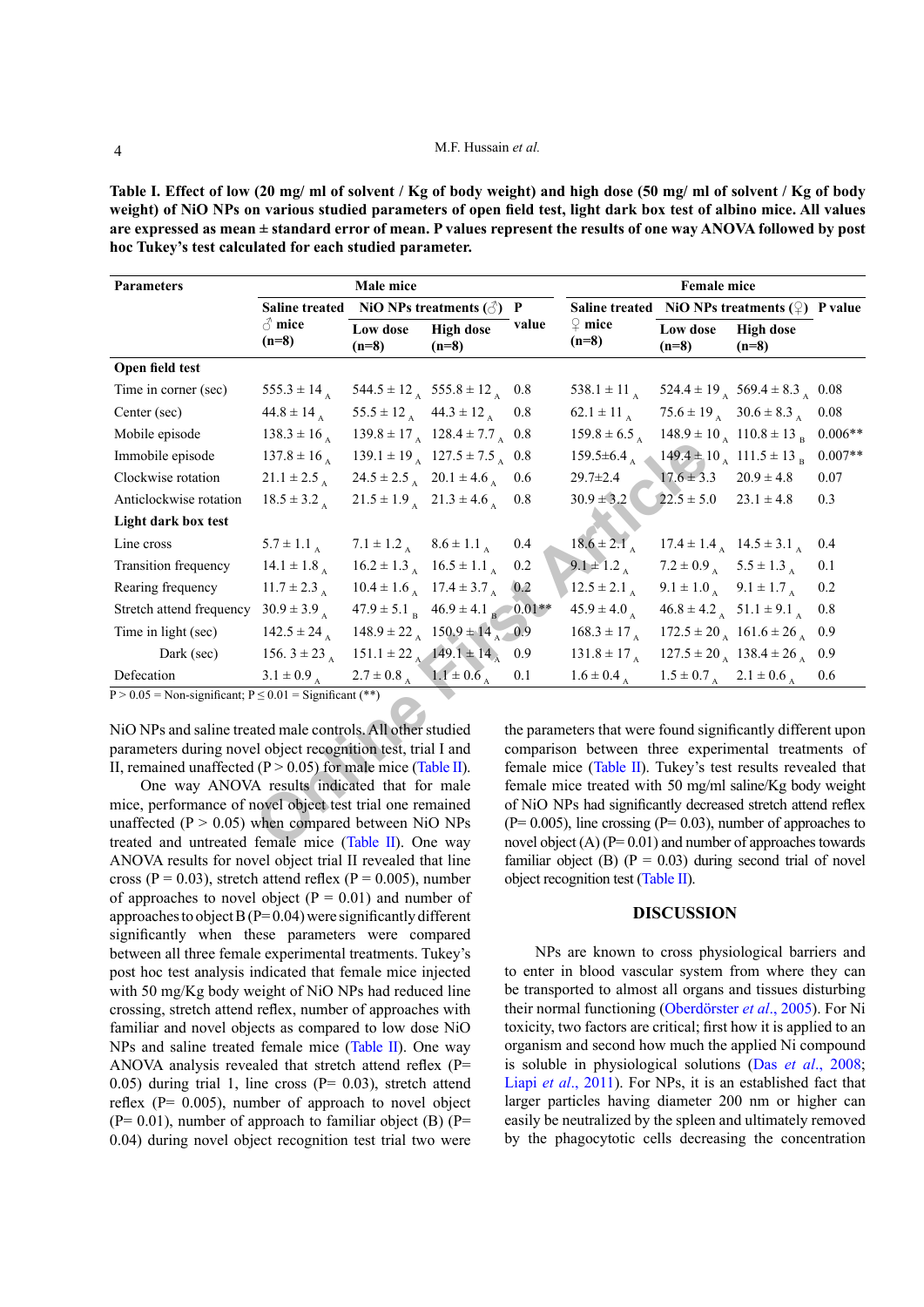**Table II. Effect of low (20 mg/ ml of solvent/ Kg of body weight) and high dose (50 mg/ ml of solvent / Kg of body weight) NiO NPs on various studied parameters of novel object recognition test (trial 1 and II) of male and female albino mice. All values are expressed as mean ± SEM. P values represent the results of one-way ANOVA followed by post hoc Tukey's test calculated for each studied parameter.**

| <b>Parameters</b>                                                                                                                                                                                                                                                                                                                                             | <b>Trial I</b>             |                                                   |                             |               | <b>Trial II</b>                                                                  |                           |                                              |           |  |  |
|---------------------------------------------------------------------------------------------------------------------------------------------------------------------------------------------------------------------------------------------------------------------------------------------------------------------------------------------------------------|----------------------------|---------------------------------------------------|-----------------------------|---------------|----------------------------------------------------------------------------------|---------------------------|----------------------------------------------|-----------|--|--|
|                                                                                                                                                                                                                                                                                                                                                               | <b>Saline</b>              |                                                   | <b>NiO NPs treatments</b>   | P             | <b>Saline</b>                                                                    | <b>NiO NPs treatments</b> |                                              | P value   |  |  |
|                                                                                                                                                                                                                                                                                                                                                               | treated mice<br>$(n=8)$    | Low dose<br>$(n=8)$                               | <b>High dose</b><br>$(n=8)$ | value         | treated mice<br>$(n=8)$                                                          | Low dose<br>$(n=8)$       | <b>High dose</b><br>$(n=8)$                  |           |  |  |
| Male mice                                                                                                                                                                                                                                                                                                                                                     |                            |                                                   |                             |               |                                                                                  |                           |                                              |           |  |  |
| Line cross                                                                                                                                                                                                                                                                                                                                                    |                            | $24.1 \pm 1.6$ $19.1 \pm 1.3$ $20.9 \pm 1.4$ 0.06 |                             |               |                                                                                  |                           | $18.7 \pm 0.8$ $26.1 \pm 4.9$ $17.4 \pm 1.8$ | 0.1       |  |  |
| Stretch attend reflex                                                                                                                                                                                                                                                                                                                                         | $40.4 \pm 5.3$             | $39.25 \pm 2.1$ $\frac{32.1 \pm 3.7}{\mu}$ 0.3    |                             |               | $36.8 \pm 3.7$ $26.9 \pm 4.1$ $27.1 \pm 4.7$                                     |                           |                                              | 0.1       |  |  |
| No. of approach to object A                                                                                                                                                                                                                                                                                                                                   | $8.2 \pm 1.8$ <sub>A</sub> | $11.7 \pm 1.1$ $9.7 \pm 1.3$                      |                             | 0.3           | $6.63 \pm 0.8$ $\phantom{0}8.5 \pm 0.8$ $\phantom{0}6.2 \pm 0.8$ $\phantom{0}4$  |                           |                                              | 0.1       |  |  |
| Object B                                                                                                                                                                                                                                                                                                                                                      |                            | $7.6 \pm 1.1$ $9.1 \pm 3.5$ $6.7 \pm 0.8$         |                             | 0.3           | $6.1 \pm 1.1_A$ $7.2 \pm 1.3_A$ $4.9 \pm 0.6_A$                                  |                           |                                              | 0.3       |  |  |
| Time spent with object $A(s)$                                                                                                                                                                                                                                                                                                                                 | $54.9 \pm 1.1$             | $86.1 \pm 8.3$ $81.1 \pm 5.2$ $0.03*$             |                             |               | $41.3 \pm 6.6$ 61.1 $\pm$ 9.6 43.4 $\pm$ 9.9 4                                   |                           |                                              | 0.2       |  |  |
| Object $B(s)$                                                                                                                                                                                                                                                                                                                                                 | $79.1 \pm 16$              | $57.6 \pm 8.5$                                    | $75.1 \pm 20$               | 0.4           | $52.4 \pm 7.5$ $45.8 \pm 8.9$ $53.9 \pm 10$                                      |                           |                                              | 0.8       |  |  |
| Rearing frequency                                                                                                                                                                                                                                                                                                                                             | $11.7 \pm 3.1$             | $8.9 \pm 1.2$                                     | $6.8 \pm 0.8$               | 0.3           | $8.8 \pm 2.3$ $7.1 \pm 1.5$ $10.8 \pm 0.9$                                       |                           |                                              | 0.2       |  |  |
| Defecation                                                                                                                                                                                                                                                                                                                                                    |                            | $1.5 \pm 0.5$ $1.7 \pm 0.7$                       | $0.6 \pm 0.5$               | $0.4^{\circ}$ | $1.8 \pm 0.6$ $1.1 \pm 0.5$ $1.4 \pm 0.7$                                        |                           |                                              | 0.6       |  |  |
| <b>Female mice</b>                                                                                                                                                                                                                                                                                                                                            |                            |                                                   |                             |               |                                                                                  |                           |                                              |           |  |  |
| Line cross                                                                                                                                                                                                                                                                                                                                                    |                            | $29.3 \pm 4.4$ $22.3 \pm 1.8$ $20.1 \pm 2.1$ 0.1  |                             |               | $27.8 \pm 4.1$ $26.2 \pm 1.7$ $16.7 \pm 2.3$ R                                   |                           |                                              | $0.03*$   |  |  |
| Stretch attend Reflex                                                                                                                                                                                                                                                                                                                                         |                            | $54.5 \pm 6.4$ $46.1 \pm 4.9$ $34.4 \pm 5.8$ 0.06 |                             |               | $46.8 \pm 5.7$ $\qquad \qquad 38.5 \pm 4.4$ $\qquad \qquad 22.5 \pm 4.2$ R       |                           |                                              | $0.005**$ |  |  |
| No. of approach to object A                                                                                                                                                                                                                                                                                                                                   |                            | $11.6 \pm 1.6$ $12.2 \pm 1.2$ $8.5 \pm 1.9$ 0.2   |                             |               | $10.8 \pm 1.2$ , $9.75 \pm 0.8$ , $6.38 \pm 0.9$ <sub>B</sub>                    |                           |                                              | $0.01*$   |  |  |
| Object B                                                                                                                                                                                                                                                                                                                                                      |                            | $6.2 \pm 1.2$ $9.5 \pm 1.3$ $8.5 \pm 1.5$ $0.2$   |                             |               | $8.6 \pm 1.5$ $\qquad 7.3 \pm 0.9$ $\qquad \qquad 4.5 \pm 0.7$ B                 |                           |                                              | $0.04*$   |  |  |
| Time spent with object $A(s)$                                                                                                                                                                                                                                                                                                                                 |                            | $103.9 \pm 17$ $81.4 \pm 7.8$ $64.8 \pm 14$ 0.1   |                             |               | $61.5 \pm 6.2$ , $73.8 \pm 17$ , $72.9 \pm 23$                                   |                           |                                              | 0.8       |  |  |
| Object $B(s)$                                                                                                                                                                                                                                                                                                                                                 |                            | $55.5 \pm 7.1$ $64.4 \pm 8.6$ $87.6 \pm 20$ $0.2$ |                             |               | $88.8 \pm 15$ $61.0 \pm 9.5$ $51.8 \pm 13$                                       |                           |                                              | 0.1       |  |  |
| Rearing frequency                                                                                                                                                                                                                                                                                                                                             |                            | $10.2 \pm 2.7$ $10.1 \pm 1.6$ $13.9 \pm 3.6$ 0.5  |                             |               | $8.00 \pm 1.6$ $7.0 \pm 1.0$ $7.25 \pm 1.4$                                      |                           |                                              | 0.8       |  |  |
| Defecation                                                                                                                                                                                                                                                                                                                                                    |                            | $1.5 \pm 0.4$ $0.7 \pm 0.3$ $1.4 \pm 0.6$ $0.4$   |                             |               | $2.4 \pm 0.3$ <sub>A</sub> $2.6 \pm 0.6$ <sub>A</sub> $2.0 \pm 0.4$ <sub>A</sub> |                           |                                              | 0.6       |  |  |
| $P > 0.05$ = Non significant; $P \le 0.05$ = least significant (*); $P \le 0.01$ = Significant (**). Object A was replaced by novel objet in trial II.                                                                                                                                                                                                        |                            |                                                   |                             |               |                                                                                  |                           |                                              |           |  |  |
| of these chemicals in blood and hence their distribution<br>between 2 to 500 mg/Kg body weight but the effect of<br>20mg and 50 mg/Kg NiO NPs were never investigated in<br>to other organs. Smaller NPs having diameters 10 nm or<br>less have rapid renal clearance. NPs in size range of 10 to<br>mice before. So we used these doses to investigate their |                            |                                                   |                             |               |                                                                                  |                           |                                              |           |  |  |

of these chemicals in blood and hence their distribution to other organs. Smaller NPs having diameters 10 nm or less have rapid renal clearance. NPs in size range of 10 to 100 nm are most commonly used for intravenous injection and they are known to remain in blood circulation for extended duration and can reach to tissue/cellular levels of an organism (Akhtar *et al*., 2018). The NiO NPs that were used in the present studies had an average diameter of 43 nm, calculated using Scherer formula (Hussain *et al*., 2020). This diameter of NiO NPs indicates that such small size NPs have more chances to be transported to brain and to affect the behavior.

Although, harmful effects of Ni are well established but at the same time they are in extensive industrial use as well, so it would be worth determining that what are the levels beyond which this metal gets toxic for living systems (Sadiq *et al*., 2012). There are a number of studies in which various forms of Ni NPs has been applied to experimental animals with dose concentrations varying between 2 to 500 mg/Kg body weight but the effect of 20mg and 50 mg/Kg NiO NPs were never investigated in mice before. So we used these doses to investigate their effects on selected aspects of albino mice behavior.

It has been an established fact that sex of an animal influences its cognitive functions like perception, emotion and memory formation (Cahill, 2006). This is due to the fact that brain structure and functions have sex specific reported differences (Xin *et al*., 2019). The gender-related morphological differences are already reported for a number of brain regions including the corpus callosum (Prendergast *et al*., 2015), cerebellum (Raz *et al*., 2001) and limbic-thalamo-cortical circuitry (Xin *et al*., 2019). This has led us to hypothesize that same dose of applied NiO NPs may induce sex specific effects in albino mice.

It was observed during present study, that exposure to high dose of NiO NPs had significantly disturbed the exploratory behavior, neuromuscular coordination and object recognition capacity of albino mice. These findings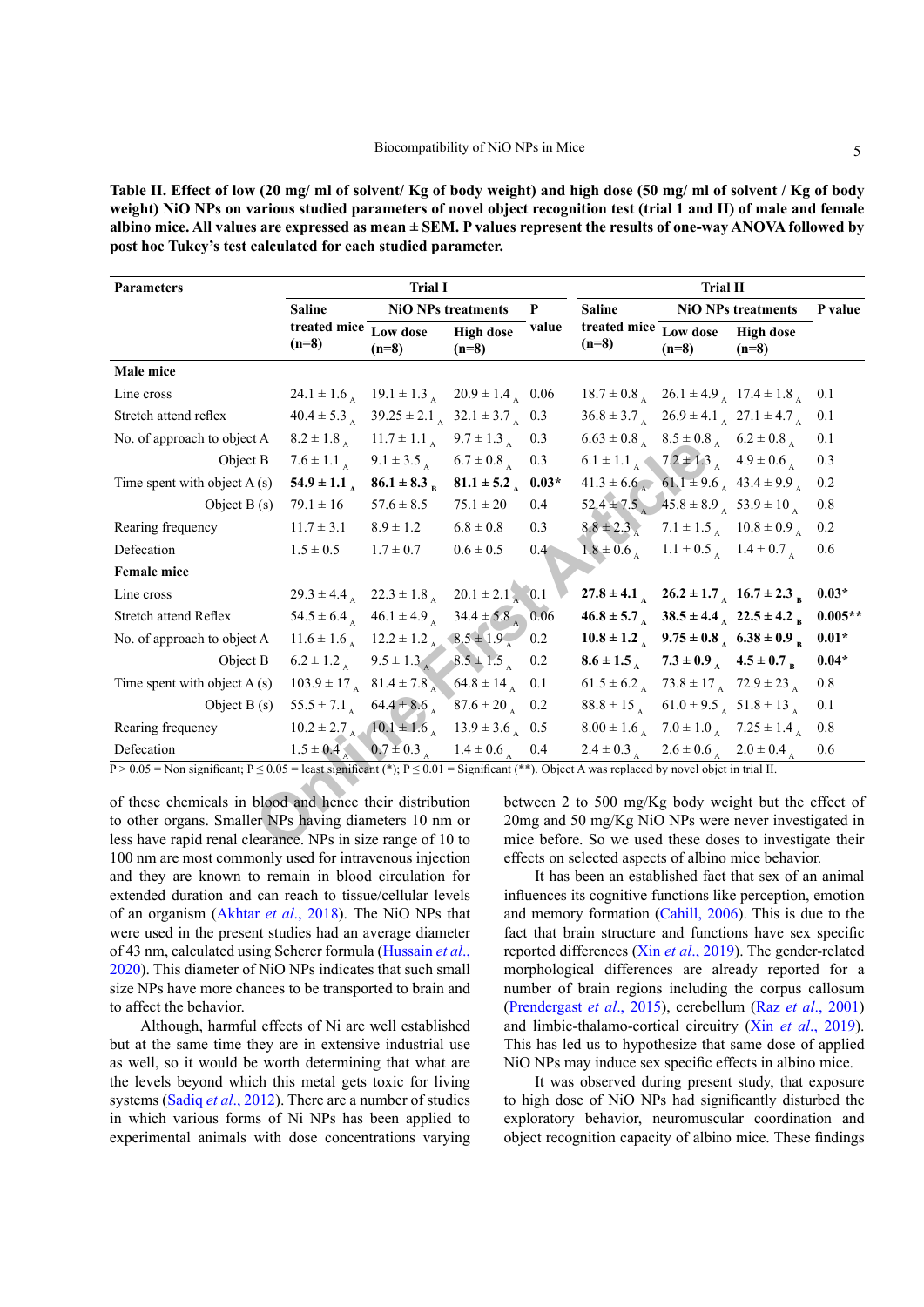ation that the recognition and explorate that that the securition of expection) and explorate to Ni disturbed spatial and the securition of exploration of exploration and explorate the *et al.* (2013) found that applied Ni are in line with Ijomone *et al*. (2018) who had intraperitoneal injected rats for 21 days with 5, 10 and  $20 \text{ mg/Kg NiCl}_2$ and reported that memory formation during Y-maze and exploratory behavior open field test, respectively, were compromised. They had documented that administration of Ni had affected neuronal morphology and neurons of hippocampus and striatum were seriously damaged and both these brain areas are associated with cognition and motor activity. They had suggested that increased oxidative stress due to Ni exposure caused these behavioral impairments. NPs are known to cause oxidative stress upon application to living systems (Akhtar *et al*., 2018) and same is true when we discuss the neurotoxicity caused by Ni NPs as they have potential to change the neuronal membrane compositions and disturbing their functions all together (Lamtai *et al*., 2018). Similar to our observations, He *et al*. (2013) had documented that exposure to Ni disturbed spatial memory (associated with site recognition) and exploratory behavior of mice. He *et al*. (2013) found that applied Ni got deposited in the cerebral cortex of mice, part of brain that has critical role in memory formation, disturbing its morphology and physiology. Our novel object recognition test results are in line with those of Rabelo *et al*. (2016) who had applied tannery effluent to Swiss mice for 15 days. The effluent was rich in heavy metals like Ni, chromium and cadmium. It was observed that the capacity of mice to recognize novel object was significantly reduced when they were exposed to the effluent. Nation *et al*. (1985) had also reported that rats treated with 20 mg/kg  $NiCl<sub>2</sub>$  for 14 days pressed lever to get food at a significantly lower rate than controls. Earlier Liapi *et al*. (2011) had reported that shortterm NiCl<sub>2</sub> administration (13 mg/kg) to adult rat resulted in disturbed release and uptake of neurotransmitters like serotonin, catecholamine and glutamate by the neurons that disturbs the normal brain functioning. Liapi *et al*. (2011) has also been documented that Ni interacts with ion channels and synaptic vesicles in a neuron and affects neurotransmitter release. Many metals (including Ni) are also known to influences cellular signaling pathways that affects metabolism of neurotransmitters (Sadiq *et al*., 2012). It is also reported that divalent cations (including Ni) compete with the agonist of AMPA receptors for the binding sites disturbing their normal functioning as these receptors play important role in synaptic transmission and neural plasticity (Dorofeeva *et al*., 2005). All these observations are justifying the poor neurological test performance by albino mice during present study upon exposure to NiO NPs.

### **CONCLUSION**

In conclusion, we are reporting the drastic behavioural

effects in mice following intraperitoneal injections of NiO NPs for 14 days. These NPs can affect the muscular activity, object recognition capacity and exploratory behaviour of albino mice. The effects were more pronounced at higher dose and in female mice.

#### *Ethical approval*

Experimental procedures were reviewed and approved by the ethical committee of Bahauddin Zakariya University Multan (Pakistan) at Institute of Pure and Applied Biology via application number Biol/Ethics/2018-39.

# *Consent to participate* Not applicable.

# *Consent to publish*

Authors are giving their consent to publisher that they can publish this data upon acceptance of our manuscript.

# *Funding*

No specific funding was involved in this project.

### *Availability of data and materials*

All the data generated during this project will be made available upon request.

### *Statement of conflict of interest*

The authors have declared no conflict of interest.

# **REFERENCES**

- Ahamed, M., Ali, D., Alhadlaq, H.A., and Akhtar, M.J., 2013. Ni oxide nanoparticles exert cytotoxicity via oxidative stress and induce apoptotic response in human liver cells (HepG2). *Chemosphere*, **93**: 2514-2522. [https://doi.org/10.1016/j.](https://doi.org/10.1016/j.chemosphere.2013.09.047) [chemosphere.2013.09.047](https://doi.org/10.1016/j.chemosphere.2013.09.047)
- Akhtar, S., Saba, S., Rehman, S., Hassan, A., Samad, N., Amir, M., Akram, M., Ijaz, M., Asif, K., Ashiq, M.N., and Iqbal, F., 2018. Microemulsion-based synthesis of strontium hexaferrite cobalt iron oxide nanoparticles and their biocompatibility in albino mice. *J. exp. Nanosci*., **13**: 199-210. [https://doi.org/](https://doi.org/10.1080/17458080.2018.1475759) [10.1080/17458080.2018.1475759](https://doi.org/10.1080/17458080.2018.1475759)
- Akram, I.N., Akhtar, S., Khadija, G., Latif, M., Noreen, A., Mobeen, M., Sajjad, F., Sardar, Z., Iqbal, S., Ashiq, M.N., and Iqbal, F., 2020. Synthesis, characterization and biocompatibility of Lanthanum Titanate nanoparticles in albino mice in a sex specific manner. *Naunyn-Schmiedeberg's Arch Pharmacol*., **393**: 1089-1101. [https://doi.](https://doi.org/10.1007/s00210-020-01819-z) [org/10.1007/s00210-020-01819-z](https://doi.org/10.1007/s00210-020-01819-z)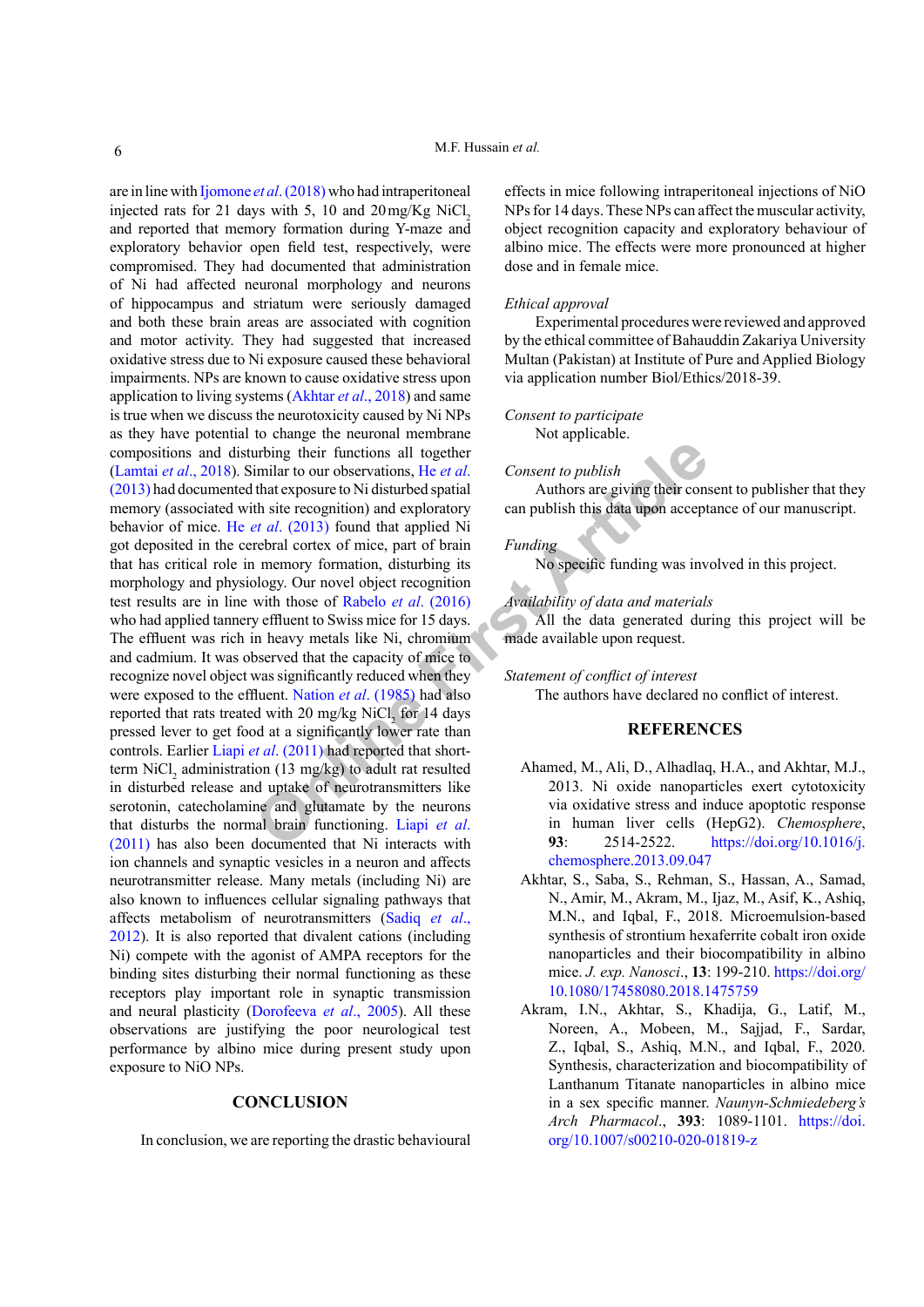- Allahyar, R., Akbar, A., and Iqbal, F., 2016. Effect of creatine monohydrate supplementation on learning, memory and neuromuscular coordination in female albino mice. *Acta Neuropsy*., **29**: 27-34. [https://doi.](https://doi.org/10.1017/neu.2016.28) [org/10.1017/neu.2016.28](https://doi.org/10.1017/neu.2016.28)
- Cahill, L., 2006. Why sex matters for neuroscience. *Nat. Rev. Neurosci*., **7**: 477–484. [https://doi.org/10.1038/](https://doi.org/10.1038/nrn1909) [nrn1909](https://doi.org/10.1038/nrn1909)
- Cao, S., Peng, L., Han, T., Liu, B., Zhu, D., Zhao, C., Xu, J., Tang, Y., Wang, J., and He, S., 2019. Hydrothermal synthesis of nanoparticles-assembled NiO microspheres and their sensing properties. *Phys. E: Low-dimen Syst. Nanostruct*., [https://doi.](https://doi.org/10.1016/j.physe.2019.113655) [org/10.1016/j.physe.2019.113655](https://doi.org/10.1016/j.physe.2019.113655)
- Das, K.K., Das, S.N., and Dhundasi, S.A., 2008. Ni, its adverse health effects and oxidative stress. *Indian J. Med. Res*., **128**: 412-425.
- Dorofeeva, N.A., Tikhonov, D.B., Barygin, O.I., Tikhonova, T.B., Salnikov, Y.I., and Magazanik, L., 2005. Action of extracellular divalent cations on native *α*-amino-3-hydroxy- 5-methylisoxazole-4-propionate (AMPA) receptors. *J. Neurochem*., **95**: 1704–1712. https://doi.org/10.1111/j.1471- [4159.2005.03533.x](https://doi.org/10.1111/j.1471-4159.2005.03533.x)
- Haber, L.T., Bates, H.K., Allen, B.C., Vincent, M.J., and Oller, A.R., 2017. Derivation of an oral toxicity reference value for Ni. *Reg. Toxicol. Pharmacol.,* **87**: S1–S18. https://doi.org/10.1016/j. [yrtph.2017.03.011](https://doi.org/10.1016/j.yrtph.2017.03.011)
- He, M.D., Xu, S., Zhang, X., Wang, Y., Xiong, J.C., Zhang, X., Lua, Y.H., Zhang, L., Yua, Z.P., and Zhou, Z., 2013. Disturbance of aerobic metabolism accompanies neurobehavioral changes induced by Ni in mice. *Neuro Toxicol*., **38**: 9–16. https://doi. [org/10.1016/j.neuro.2013.05.011](https://doi.org/10.1016/j.neuro.2013.05.011)
- Hussain, M.F., Ashiq, M.N., Gulsher, M., Akbar, S., and Iqbal, F., 2020. Exposure to variable doses of Ni oxide nanoparticles disturbs serum biochemical parameters and oxidative stress biomarkers from vital organs of albino mice in a sex specific manner. *Biomark*, **25**: 719-724. [https://doi.org/10.1080/135](https://doi.org/10.1080/1354750X.2020.1841829) [4750X.2020.1841829](https://doi.org/10.1080/1354750X.2020.1841829)
- Ijomone, O.M., Okori, S.O., Ijomone, O.K., and Ebokaiwe, A.P., 2018. Sub-acute Ni exposure impairs behavior, alters neuronal microarchitecture, and induces oxidative stress in rats' brain. *Drug Chem. Toxicol*., **41**: 377-384. [https://doi.org/10.10](https://doi.org/10.1080/01480545.2018.1437173) [80/01480545.2018.1437173](https://doi.org/10.1080/01480545.2018.1437173)
- Iqbal, F., Muhl, A., Hoeger, H., and Bodamer, O.A., 2017. Biochemical and behavioral phenotype of AGAT and GAMT deficient mice following longterm creatine monohydrate supplementation.

*Metabol. Brain Disord*., **32**: 1951-1961. [https://doi.](https://doi.org/10.1007/s11011-017-0092-3) [org/10.1007/s11011-017-0092-3](https://doi.org/10.1007/s11011-017-0092-3)

- Khosa, T., Faiz, A., Haider, A., Ashiq, M.N., and Iqbal, F., 2020. Synthesis and characterization of newly synthesized neodymium zirconate zinc sulfide nano composite and its effect on selected aspects of albino mice behavior. *Naunyn-Schmiedeberg's Arch Pharmacol*., **393**: 717-725. [https://doi.org/10.1007/](https://doi.org/10.1007/s00210-019-01787-z) [s00210-019-01787-z](https://doi.org/10.1007/s00210-019-01787-z)
- Lamtai, M., Chaibat, I., Ouakki, S., Zghari, O., Mesfioui, A., El Hessni, A., El-Housseine, R., Marmouzi, I., Essamri, A., and Ouichou, A., 2018. Effect of Chronic administration of Ni on affective and cognitive behavior in male and female rats: Possible implication of oxidative stress pathway. *Brain Sci*., **8**: 141-148. [https://doi.org/10.3390/](https://doi.org/10.3390/brainsci8080141) brainsci8080141
- **and Dhundasi, S.A., 2008. Ni, its**<br> **Philadelect and oxidative stress.** *Indian*<br> **Brain Sci., 8: 141-148.**<br> **Brain Sci., 8: 141-148.**<br> **C. Carries: Brain Sci., 2016.**<br> **C. Carries: C. Carries: C. Carries:** Liapi, C., Zarros, A., Theocharis, S., Voumvourakis, K., Anifantaki, F., Gkrouzman, E., Mellios, Z., Skandali, N., Al-Humadi, H., and Tsakiris, S., 2011. Short-term exposure to Ni alters the adult rat brain antioxidant status and the activities of crucial membrane-bound enzymes: Neuroprotection by L-Cysteine. *Biol. Trace Elem. Res*., **143**: 1673– 1681.<https://doi.org/10.1007/s12011-011-9006-0>
	- Murthy, S.K., 2007. Nanoparticles in modern medicine: State of the art and future challenges. *Int. J. Nanomed*., **2**: 129–141.
	- Nation, J.R., Hare, M.F., Baker, D.M., Clark, D.E., and Bourgeois, A.E., 1985. Dietary administration of Ni: effects on behavior and metallothionein levels. *Physiol. Behav*., **34**: 349-353. [https://doi.](https://doi.org/10.1016/0031-9384(85)90194-5) [org/10.1016/0031-9384\(85\)90194-5](https://doi.org/10.1016/0031-9384(85)90194-5)
	- Oberdörster, G., Oberdörster, E., and Oberdörster, J., 2005. Nanotechnology: An emerging discipline evolving from studies of ultrafine particles. *Environ. Hlth. Perspect*., **113**: 823–839. [https://doi.](https://doi.org/10.1289/ehp.7339) [org/10.1289/ehp.7339](https://doi.org/10.1289/ehp.7339)
	- Prendergast, D.M., Ardekani, B., Ikuta, T., John, M., Peters, B., and Derosse, P., 2015. Age and sex effects on corpus callosum morphology across the lifespan. *Hum. Brain Mapp.,* **36**: 2691–2702. <https://doi.org/10.1002/hbm.22800>
	- Rabelo, L.M., Costae, S.B., Almeida, S.F., Silva, W.A.M., Mendes, B.O., Guimarães, A.T.B., Silva, A.R., Castro, A.L.S., Rodrigues, A.S.L., and Malafaia, G., 2016. Memory deficit in Swiss mice exposed to tannery effluent. *Neurotoxicol. Teratol*., **55**: 45-49. [https://doi.org/10.1016/j.](https://doi.org/10.1016/j.ntt.2016.03.007) [ntt.2016.03.007](https://doi.org/10.1016/j.ntt.2016.03.007)
	- Raz, N., Gunning-Dixon, F., Head, D., Williamson, A., and Acker, J.D., 2001. Age and sex differences in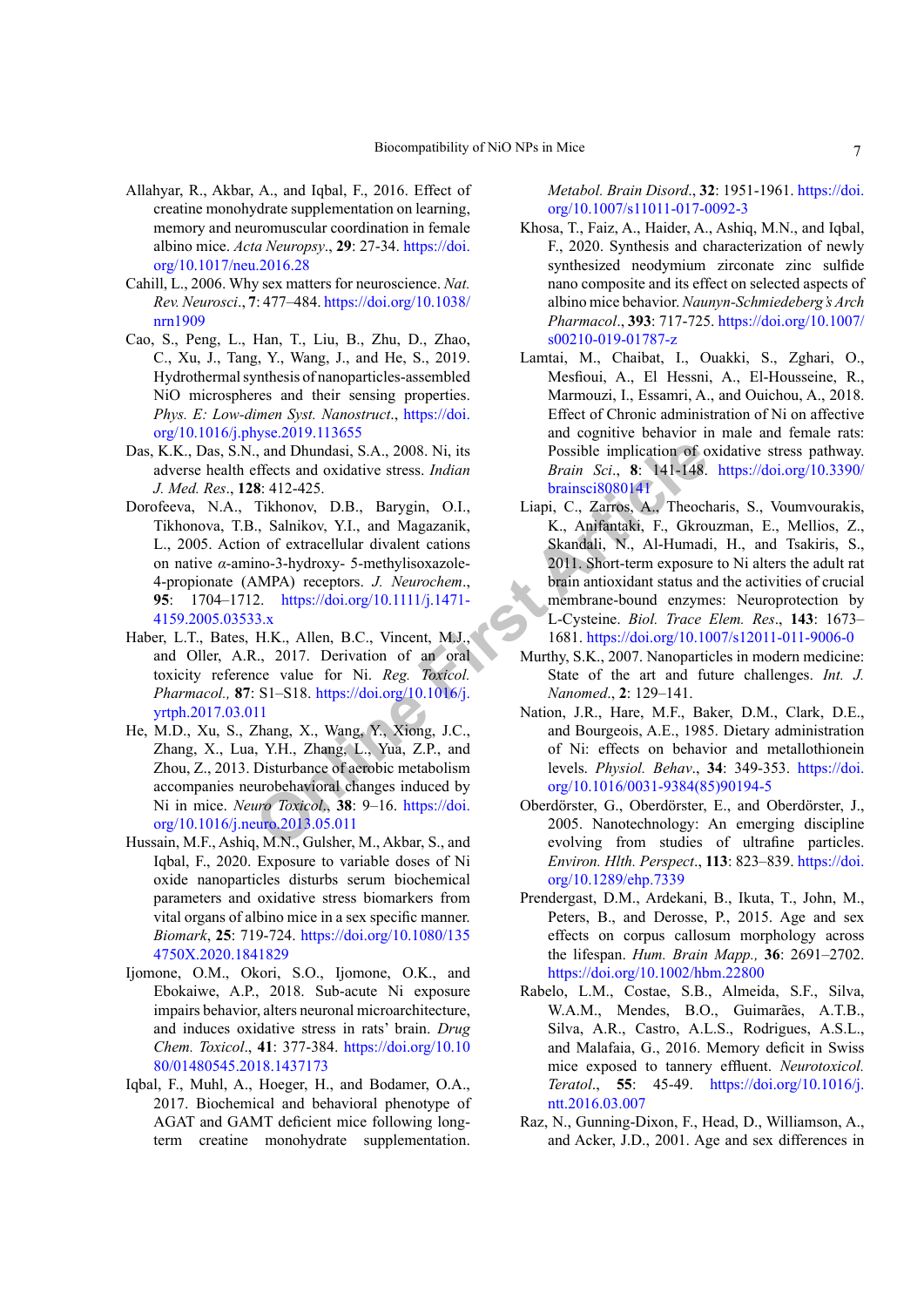the cerebellum and the ventral pons: A prospective MR study of healthy adults. *Am. J. Neuroradiol*., **22**: 1161–1167.

- Ren, G., Hu, D., Eileen, W., Cheng, C., and Miguel, A., 2009. Vargas-Reusc, Paul Reipd, Robert P. Allaker Characterisation of copper oxide nanoparticles for antimicrobial applications. *Int. J. Antimicrob. Agent*, **33**: 587–590. [https://doi.org/10.1016/j.](https://doi.org/10.1016/j.ijantimicag.2008.12.004) [ijantimicag.2008.12.004](https://doi.org/10.1016/j.ijantimicag.2008.12.004)
- Sadiq, S., Ghazala, Z., Chowdhury, A., and Büsselberg, D., 2012. Metal toxicity at the synapse: Presynaptic, postsynaptic, and long-term effects. *J. Toxicol*., <https://doi.org/10.1155/2012/132671>
- I-Khedhairy, A.A., and Alrokayan,<br>Ni oxide nanoparti[cle](https://doi.org/10.33396/1728-0869-2016-10-10-16)s induce<br>idative stress and apoptosis in Siddiqui, M.A., Ahamed, M., Ahmad, J., Khan, M.M., Musarrat, J., Al-Khedhairy, A.A., and Alrokayan, S.A., 2012. Ni oxide nanoparticles induce cytotoxicity, oxidative stress and apoptosis in

cultured human cells that is abrogated by the dietary antioxidant curcumin. *Fd. Chem. Toxicol*., **50**: 641- 647.<https://doi.org/10.1016/j.fct.2012.01.017>

- Song, X., Fiatikenston, S.S., Kong, L., and Zhao, J., 2017. Molecular mechanisms of Ni induced neurotoxicity and chemoprevention. *Toxicology*, <https://doi.org/10.1016/j.tox.2017.10.006>
- Xin, J., Zhang, Y., Tang, Y., and Yang, Y., 2019. Brain differences between men and women: Evidence from deep learning. *Front. Neurosci*., **13**: [https://](https://doi.org/10.3389/fnins.2019.00185) [doi.org/10.3389/fnins.2019.00185](https://doi.org/10.3389/fnins.2019.00185)
- Zaitseva, N., Zemlyanova, M., Akafeva, T., and Zvezdin, V., 2016. Assessment of potential hazard of Ni oxide nanoparticles. *Ekol. Cheloveka Hum. Ecol*., pp. 10-16. [https://doi.org/10.33396/1728-](https://doi.org/10.33396/1728-0869-2016-10-10-16) 0869-2016-10-10-16

8